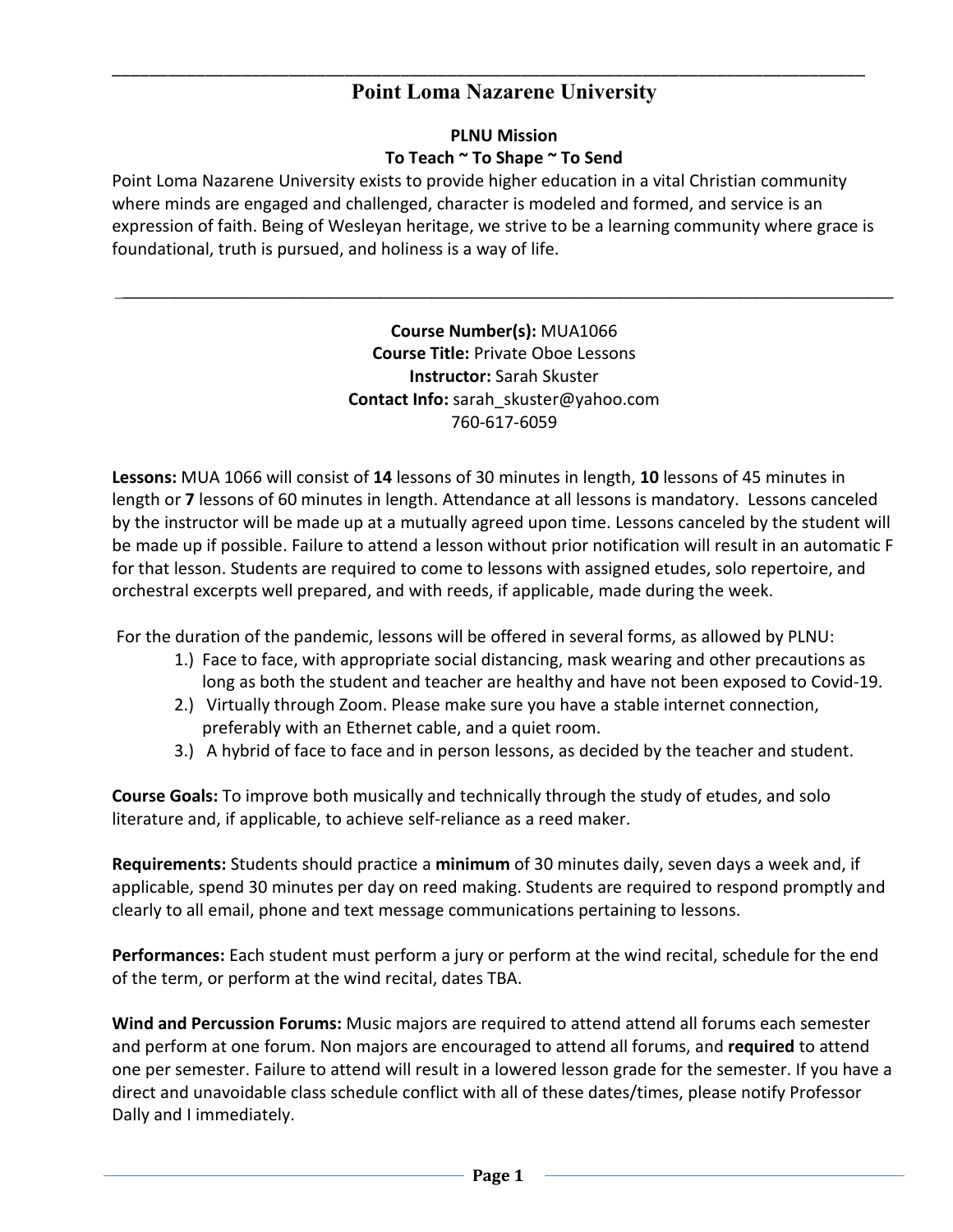**Grading Policies**: 2/3 of your grade will be based on preparation and attendance at lessons and wind and percussion forum and 1/3 on the final jury or recital performance. However, failure to perform a required jury or recital will result in a failing grade for the course.

**Required Materials:** All Students will work from the Barret Oboe Method and/or the Ferling 48 Famous Studies for Oboe. Solo literature, orchestral excerpts and reed-making supplies will be determined on a student-by-student basis.

### **PLNU COPYRIGHT POLICY**

Point Loma Nazarene University, as a non-profit educational institution, is entitled by law to use materials protected by the US Copyright Act for classroom education. Any use of those materials outside the class may violate the law.

### **PLNU ACADEMIC HONESTY POLICY**

Students should demonstrate academic honesty by doing original work and by giving appropriate credit to the ideas of others. Academic dishonesty is the act of presenting information, ideas, and/or concepts as one's own when in reality they are the results of another person's creativity and effort. A faculty member who believes a situation involving academic dishonesty has been detected may assign a failing grade for that assignment or examination, or, depending on the seriousness of the offense, for the course. Faculty should follow and students may appeal using the procedure in the university Catalog. See **Academic Policies** for definitions of kinds of academic dishonesty and for further policy information.

### **PLNU ACADEMIC ACCOMMODATIONS POLICY**

While all students are expected to meet the minimum standards for completion of this course as established by the instructor, students with disabilities may require academic adjustments, modifications or auxiliary aids/services. At Point Loma Nazarene University (PLNU), these students are requested to register with the Disability Resource Center (DRC), located in the Bond Academic Center. [\(DRC@pointloma.edu](mailto:DRC@pointloma.edu) or 619-849-2486). The DRC's policies and procedures for assisting such students in the development of an appropriate academic adjustment plan (AP) allows PLNU to comply with Section 504 of the Rehabilitation Act and the Americans with Disabilities Act. Section 504 (a) prohibits discrimination against students with special needs and guarantees all qualified students equal access to and benefits of PLNU programs and activities. After the student files the required documentation, the DRC, in conjunction with the student, will develop an AP to meet that student's specific learning needs. The DRC will thereafter email the student's AP to all faculty who teach courses in which the student is enrolled each semester. The AP must be implemented in all such courses. If students do not wish to avail themselves of some or all of the elements of their AP in a particular course, it is the responsibility of those students to notify their professor in that course. PLNU highly recommends that DRC students speak with their professors during the first two weeks of each semester about the applicability of their AP in that particular course and/or if they do not desire to take advantage of some or all of the elements of their AP in that course.

## **PLNU ATTENDANCE AND PARTICIPATION POLICY**

Regular and punctual attendance at all classes is considered essential to optimum academic achievement. If the student is absent from more than 10 percent of class meetings, the faculty member can file a written report which may result in de-enrollment. If the absences exceed 20 percent, the student may be de-enrolled without notice until the university drop date or, after that